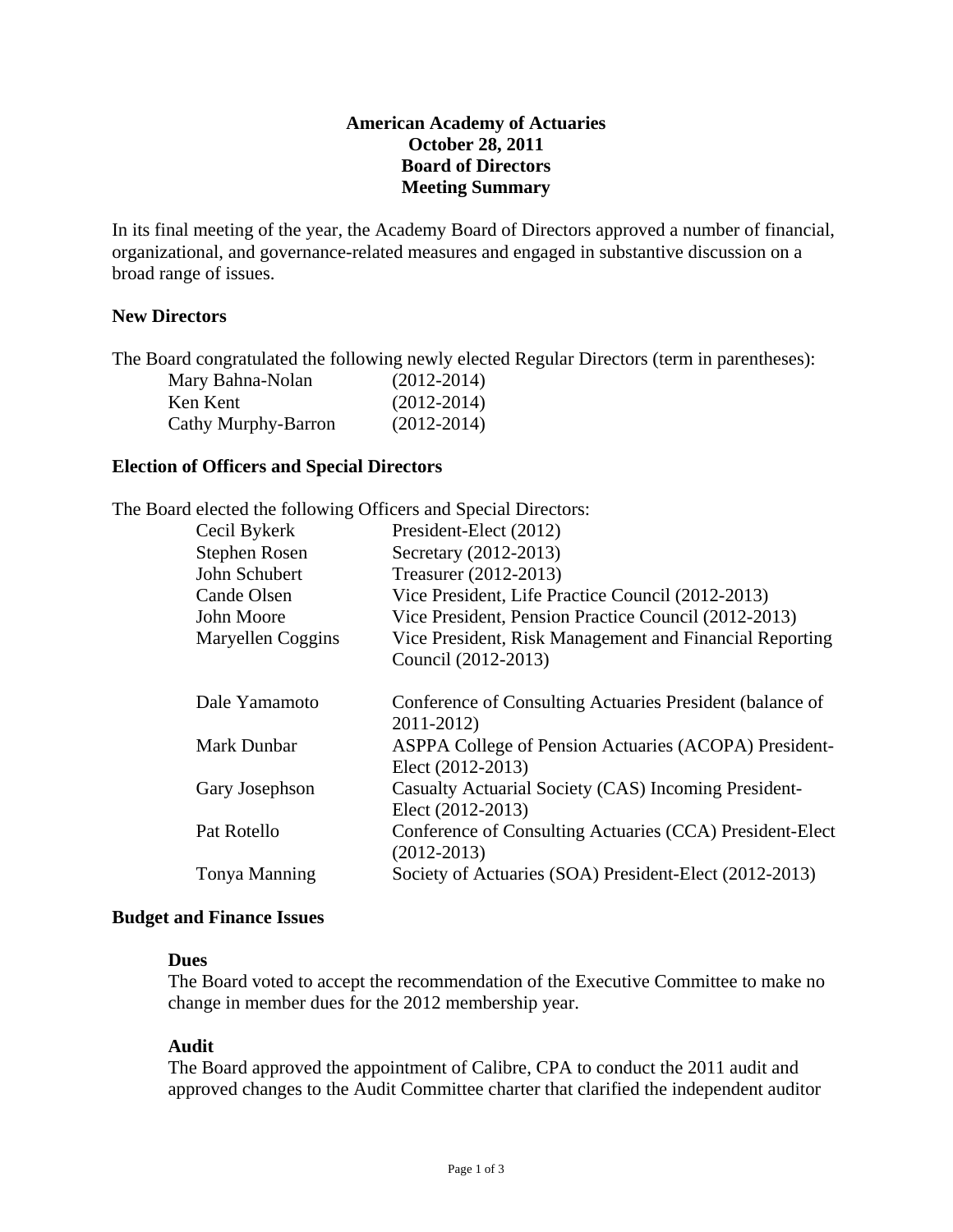term limit and the Committee's role in reviewing internal controls. Ken Kent will represent the 2014 class of regular directors on the Audit Committee.

### **Salary and Benefits**

The Board accepted the Executive Committee's recommended 2012 salary budget assumption, which includes 43 currently approved positions and a 3.0% average salary increase. No additional staff positions are budgeted for 2012.

### **Other Financial Matters**

In other financial matters, the Board approved the following strategic budget initiatives for 2012.

- 1. To include sufficient funds in the 2012 budget to reimburse travel expenses for Board and Executive Committee members other than Special Directors to attend their required meetings in 2012.
- 2. A request from The Actuarial Foundation (TAF) to increase the Academy contribution for three years by approximately \$3000 a year for three years. The Academy's current contribution to TAF is \$88,000.
- 3. An increase in the reserve ratio target from 40–60% to 50–100% to be in line with what is more standard practice for similar organizations.

### **Academy Governance**

The Board continued its consideration of governance issues that have been discussed by the Board in the last year. Board members shared their own views on the nature of the Academy (an association of associations, a member organization, or a hybrid of the two) and their views on other governance issues previously discussed at the May Board meeting. Presidential officers Dave Sandberg, Mary Frances Miller, and Cecil Bykerk will work with a subgroup of the Board to develop next steps.

During this agenda item, the Board discussed the recent request by SOA President Brad Smith, an Academy special director, to consolidate the SOA, CAS, and Academy. The Board, by consensus, agreed that the Academy should participate in cross-organizational discussions concerning the structure of the U.S. profession. There was no consensus about the merits of the proposal from Mr. Smith.

## **Joint Discipline Proposal Update**

Mary Frances Miller reported that the membership this summer had voted to allow the Academy to enter into an agreement on a joint discipline process. Further work needs to be done to present to the Board structural options to implement joint proceedings and to determine where it would be housed.

### **Public Interest Committee (PIC): Advocacy Statement on Lifetime Income**

Public Interest Committee Chairperson Tom Terry updated the board on development of a possible Academy advocacy statement on lifetime income. Following the September exposure of a draft advocacy statement, and the receipt of comments from members, the PIC is now considering a different approach than a statement. The proposed new approach is to initiate efforts to build a national conversation on this topic, possibly